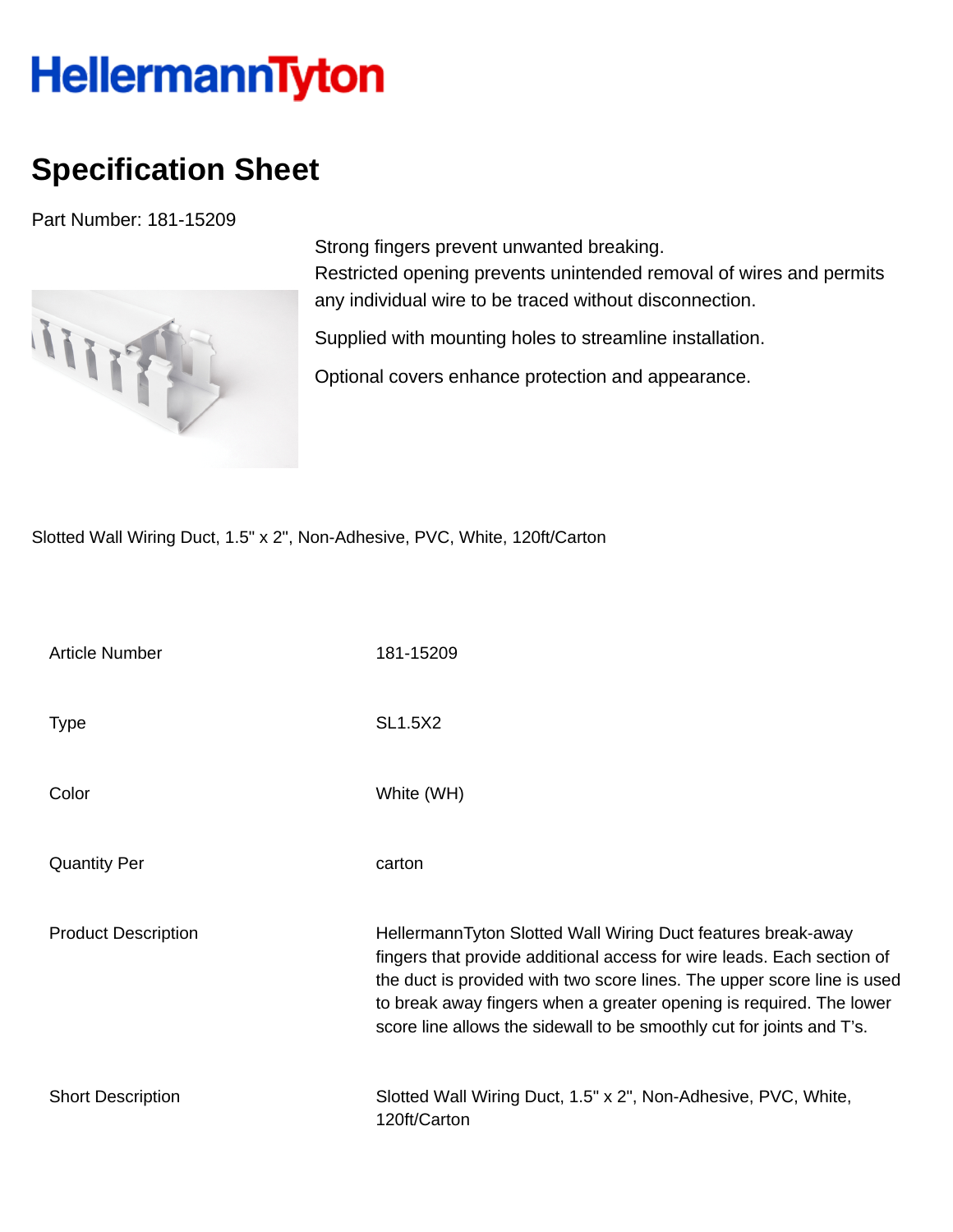- Technical Description Non-Adhesive
- Length L (Imperial) 6.0
- Length L (Metric) 1.83
- Fixation Method Non-Adhesive
- Width W (Imperial) 1.5
- Width W (Metric) 38.1
- Height H (Imperial) 2.07
- Height H (Metric) 52.6
- Mounting Hole Centers (Imperial) 4.0

| Material                 | Polyvinylchloride (PVC) |
|--------------------------|-------------------------|
| <b>Material Shortcut</b> | <b>PVC</b>              |
| Flammability             | Self-extinguishing      |
|                          |                         |

Halogen Free No